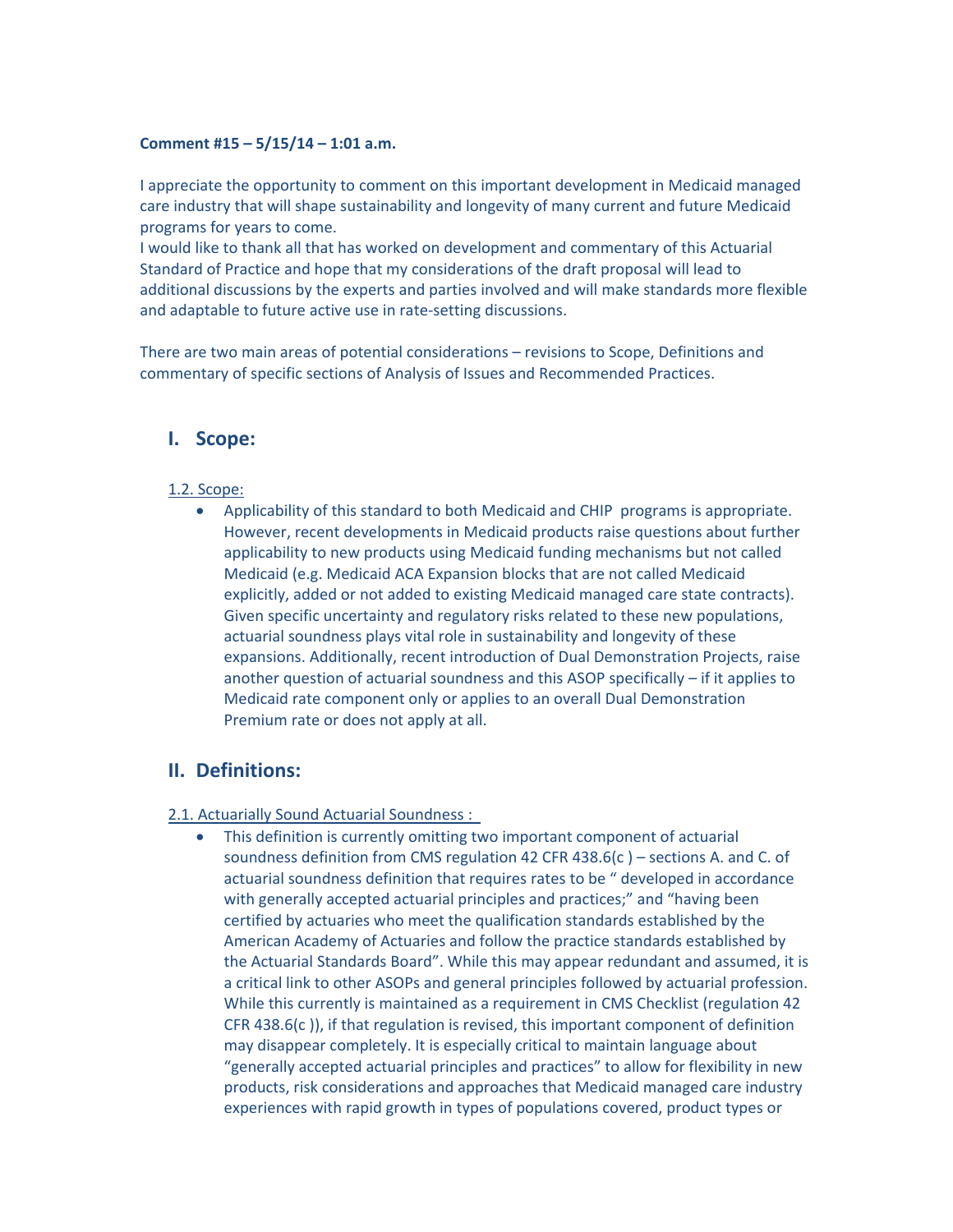new regulatory constraints imposed. Since development of specific ASOPs to address these considerations may lag for several years, this general reference to "generally accepted actuarial principles and practices" will remain relevant for years to come.

- This definition is also currently omitting references to both regions and rate‐cells and requirement to be actuarially sound for both elements. This is currently reflected also in CMS Checklist (regulation 42 CFR 438.6(c ) – Attached) in section (3), Requirement for actuarially sound rates, that lists both "region/locality" and "rate‐cell" as required actuarially sound elements. This is important with introduction of new populations placed in new rate-cells or Medicaid MCOs being present in specific regions and localities. Not having ASOP and actuarial soundness requirement extend to regions and rate‐cell places MCOs with disproportionate rate‐cell and regional exposure to undue pricing risk
- This definition refers to an important "attainability" criteria as part of actuarially soundness definition – it is important to attempt to define attainability as a separate Definition. For example, it can include requirements that "attainable" must be observed and quantified change or improvement in same state and population by another MCO. If results were observed in a different state or population, this study needs to be shared with MCOs and adjusted for populations, technical requirements/benefits of the program as well as differences in environmental factors including provider access and regulatory constraints that may adversely affect attainability of savings in a specific state

#### 2.7. and 2.16. FQHC/ RHCs:

● While FQHC/ RHC - important type of providers with notable unit cost differences is considered in Definitions section, CAHs (Critical Access Hospitals) with equally material unit cost and regulatory impact are not included nor considered

#### 2.10. Medical Education Payments:

 This important section may need to extend to all types of "supplemental payments" including various potential entities involved. It also needs to specify that not only it may be included in capitation rates or made directly to providers but also needs to be clearly specified as a component of the capitation rate and ensured to be consistent with expected payments to be made in the rating period. Additionally, in the event that supplemental payment liability specific to each MCOs varies, allocation method of supplemental payment needs to be appropriately developed and periodically reconciled to ensure that additional risk factors or gains are not introduced by this component of rate‐setting.

## 2.15. Risk Adjustment:

 This definition appears to imply that risk adjustment takes the form of the usual morbidity based diagnosis factors (CDPS, etc) and does not include other elements of risk adjustment that is important and present in Medicaid managed care programs (often well before introduction of morbidity based risk adjusters). These risk adjustment elements include delivery rate components (e.g. kick payments), low birth weight payments (NICU kicks), high risk pools (between MCOs) or reinsurance / high risk pools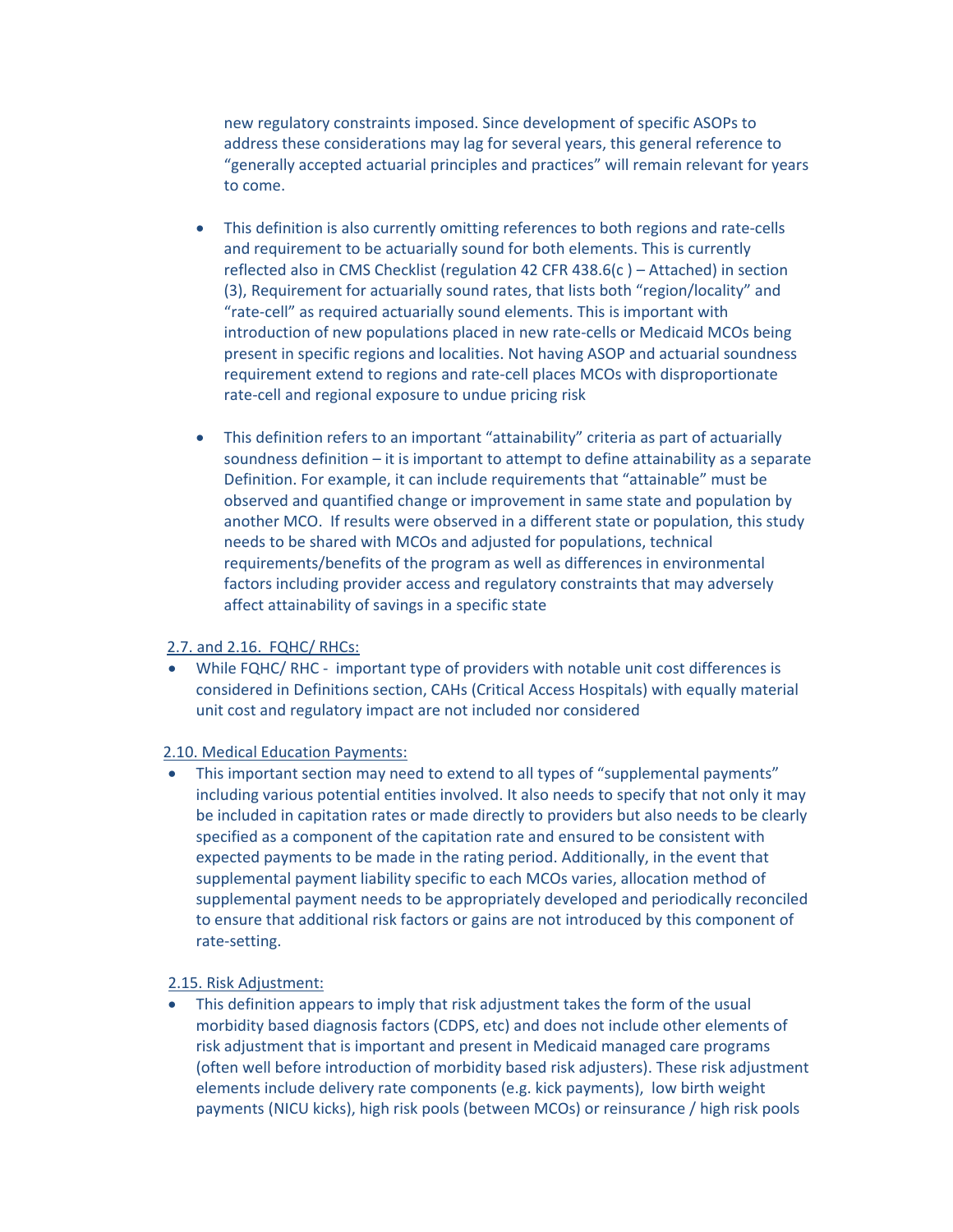between state and MCOs. These elements would also benefit from additional definitions in this ASOP as they are gaining popularity. Similarly, risk corridors, gaining popularity for expansion populations, are not defined in this ASOP

# **III. Analysis of Issues and Recommended Practices:**

## 3.2.1 Form of the Capitation Rates (Single Rate or Capitation Rate Ranges):

 This section would benefit from additional consideration for required disclosure: either in disclosure of width of the rate ranges, if the width of the rate ranges was changes in current rate‐setting or in disclosure of the position within the rate range to MCOs

## 3.2.2. Structure of the Medicaid Managed Care Capitation Rates:

• It is important that MCO differences are considered in this section among characteristics that may need to define rate structure. One of the common differentiating factors between MCOs are the network differences and resulting selection rates by members with some MCOs consistently attracting disproportionate share of active selecting members seeking utilization and availability of certain type of providers limited in networks of other MCOs. While demographic and morbidity based risk adjustment factors help mitigate some of the resulting differences, in states without implemented morbidity based risk adjusters, selection versus auto‐assignment status may be considered as one of the rating variables, if notable differences are observed in any given state with resulting distortion in financial performance of the MCOs.

## 3.2.4 Base Data and 3.2.6. (c ) Incomplete Base Data Adjustment:

- This section appears to imply that main source of incomplete data is the incurred but not reported claims, outstanding settlements and claims in settlement. Since Section 3.2.4 defines Base Data as potentially based on encounter data, it is important to consider another component as consistently lower encounter data based experience as compared to audited financial statements and submissions by MCOs. Specifically in occasional instances of material documented and consistent variances (as much as 10‐ 20% for some categories of service), an adjustment must be made to bring encounter data used to reasonable documented level that ties to audited statements and not affected by procedural constraints such as state encounter system setup or definitions and resulting rejection rates for submitted encounter data elements.
- Similarly, section 3.2.4 may benefit from additional guidance when encounter data is allowed to be used for the overall spending level determination (i.e. overall pmpms ) rather than limited analytical projects requiring claims level detail.
- Base Data Period Adjustment section may benefit from further definition and considerations for situations like state fee schedule change (if it falls under program change definition and automatically requires base data adjustment) and if it includes change in basis of the reimbursement to providers defined by the state (conversion of different fee schedule type or settlement process, etc).
- Historical Base Data Period Adjustments may also benefit from additional consideration if actuary is required to consider and re‐evaluate earlier made assumptions about expected cost impact of fee schedule, benefit or other program changes. It is equally critical if this re‐determination of true impact is applicable to change in basis of